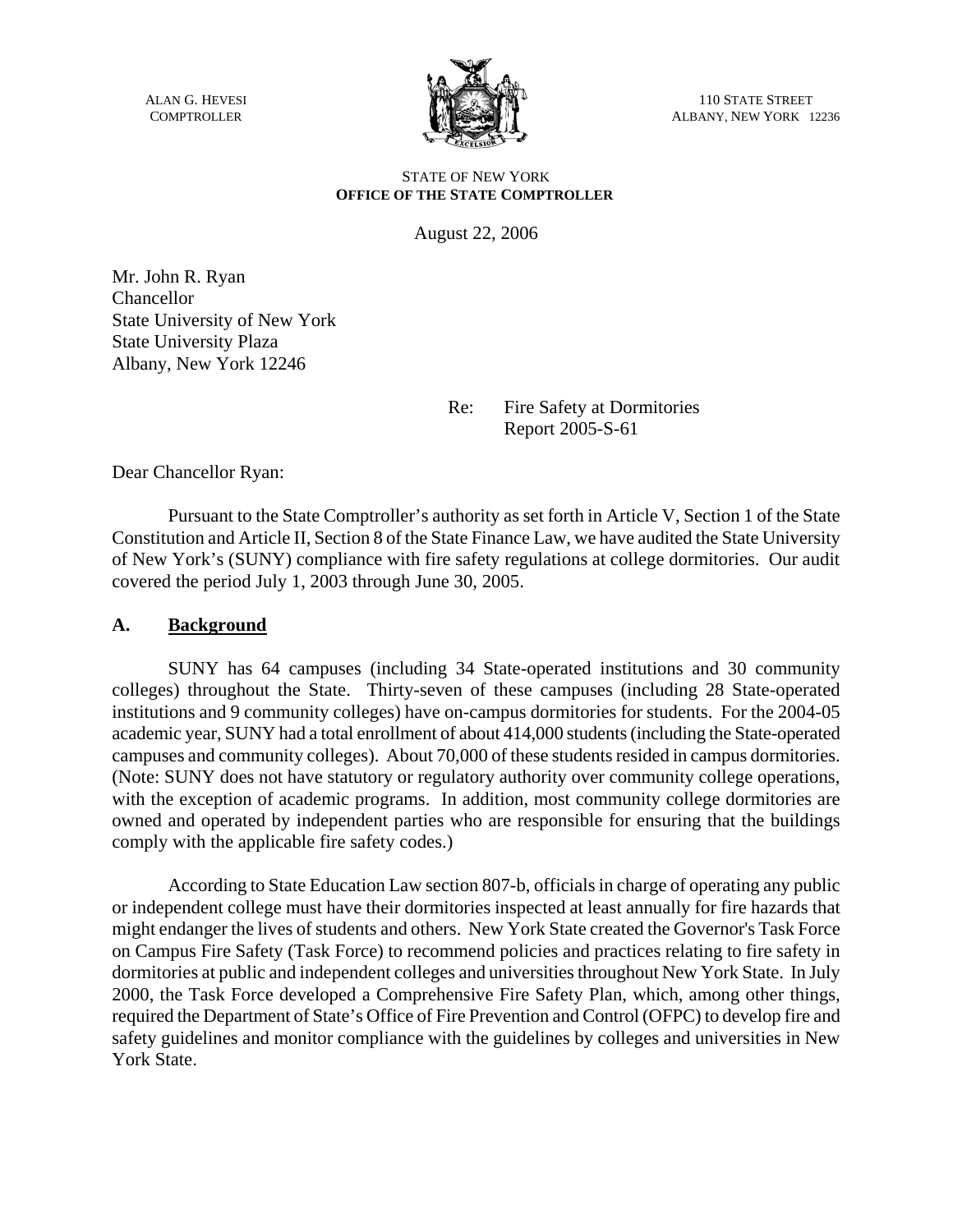OFPC is statutorily responsible for the annual fire safety inspections of all SUNY campuses, except those located in New York City (NYC). Nevertheless, OFPC had an informal agreement with SUNY to conduct initial and follow-up inspections of SUNY's NYC-based campuses to help implement the Task Force's Fire Safety Plan. (SUNY's State-operated NYC-based campuses with dormitories are the Downstate Medical Center and Maritime College.) OFPC began inspections of SUNY's NYC-based campuses and assessed fines when follow-up inspections showed violations were not corrected. The fines prompted campuses to challenge OFPC's authority. As a result, OFPC officials determined that they did not have the legal authority to fully administer the inspection process as agreed to. The OFPC continues to conduct initial inspections of SUNY's NYC-based campuses, but it no longer conducts follow-up inspections or assesses fines for these campuses.

After the initial inspection, OFPC prepares a report that notes any violations for each building inspected. Based on these reports, the campuses should take appropriate actions to ensure that any code violations are corrected promptly. OFPC subsequently performs follow-up inspections of buildings to determine if violations are corrected. If a violation is time consuming or costly to correct, the campus can submit a compliance plan to OFPC for approval. If there are no violations, OFPC grants the building a certificate of compliance. Furthermore, OFPC submits fire inspection reports to the State Education Department on behalf of SUNY campuses. Additionally, Section 807 of the Education Law requires campuses to perform fire drills at certain times during the academic year.

SUNY System Administration has a limited role in campus fire safety. The individual SUNY campuses are primarily responsible for complying with established fire safety laws and regulations, and they may establish their own policies and procedures to ensure that fire safety programs are effective. In addition, System Administration requires each State-operated campus to submit an annual fire safety report detailing their policies and procedures including information regarding student responsibilities and participation in fire safety instruction.

# **B. Audit Scope, Objectives and Methodology**

We audited SUNY's compliance with fire safety laws and regulations at dormitories for the period July 1, 2003 to June 30, 2005. The objective of our performance audit was to determine whether the SUNY campuses (including both state-operated and community colleges offering oncampus housing) are complying with sections 807 and 807-b of the State Education Law and the applicable requirements of the OFPC.

 To accomplish our objective, we reviewed applicable statutes, rules, regulations, and SUNY policies and procedures governing dormitory operations. We conducted interviews with the OFPC officials to understand their role and authority regarding fire safety at SUNY campuses. We also met with SUNY System Administration officials to understand their role and responsibility regarding oversight of campus fire safety. We performed analytical reviews of OFPC data regarding notices of violations and certificates of compliance issued to SUNY campus dormitories during our audit period. We analyzed the various violations noted during the annual inspections of the dormitories and determined if they were corrected in a timely manner.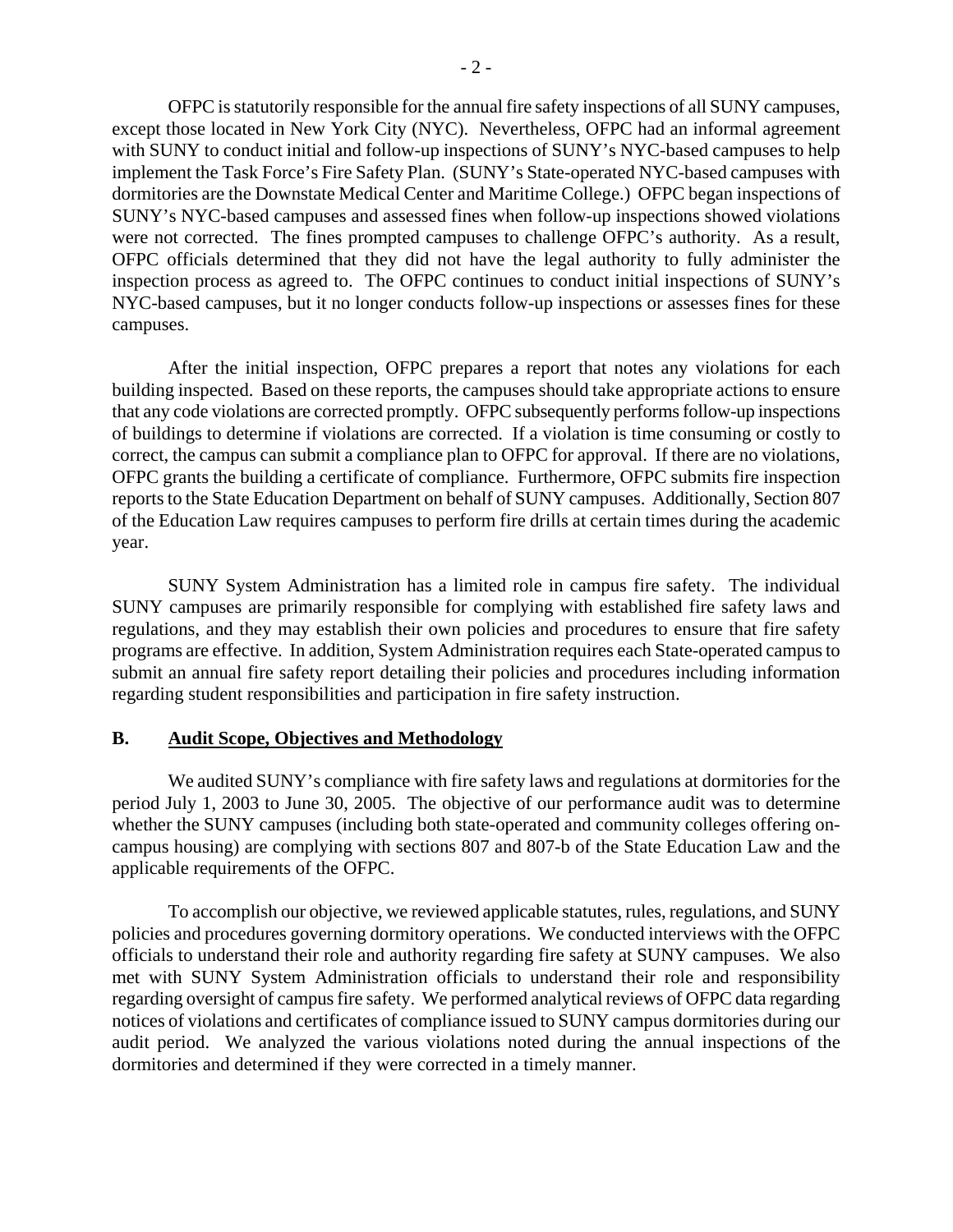We sent a questionnaire regarding fire safety to all 37 SUNY campuses, including community colleges, which have campus dormitories. Twenty-seven campuses were excluded from our scope because they did not have dormitories. We interviewed officials at five campuses: University at Albany, Morrisville State College, College at New Paltz, Fashion Institute of Technology (a SUNY-affiliated community college), and Downstate Medical Center. During our campus visits, we reviewed dormitory fire safety procedures, capital plans (as they related to fire safety concerns), and fire safety compliance plans (if applicable), and we toured several dormitories. We also talked to students living on-campus about fire safety procedures and their knowledge of evacuation procedures.

We conducted our audit in accordance with generally accepted government auditing standards. Such standards require that we plan and perform our audit to adequately assess those operations of SUNY's dormitory fire safety operations that are within our audit scope. Further, these standards require that we understand SUNY's internal control structure and its compliance with those laws, rules and regulations that are relevant to the operations included in our audit scope. An audit includes examining, on a test basis, evidence supporting transactions recorded in the accounting and operating records and applying such other auditing procedures as we consider necessary in the circumstances. An audit also includes assessing the estimates, judgments, and decisions made by management. We believe our audit provides a reasonable basis for our findings, conclusions and recommendations.

 In addition to being the State Auditor, the Comptroller performs certain other constitutionally and statutorily mandated duties as the chief fiscal officer of New York State, several of which are performed by the Division of State Services. These include operating the State's accounting system; preparing the State's financial statements; and approving State contracts, refunds, and other payments. In addition, the Comptroller appoints members to certain boards, commissions and public authorities, some of whom have minority voting rights. These duties may be considered management functions for the purposes of evaluating organizational independence under generally accepted government auditing standards. In our opinion, these management functions do not affect our ability to conduct independent audits of program performance.

# **C. Results of Audit**

We concluded that SUNY, as a whole, complies with fire safety regulations at its dormitories. Generally, dormitories at SUNY campuses are inspected, and campus officials completed fire drills required by the State Education Law. However, we identified some opportunities for SUNY to strengthen certain aspects of dormitory fire safety programs. The OFPC conducts annual initial inspections of all SUNY campuses, including those in NYC, to identify violations of the State fire safety code. However, the OFPC conducts follow-up inspections only for campuses outside of NYC. NYC-based campuses do not receive follow-up inspections from the OFPC, and consequently, there is increased risk that the NYC-based campuses may not correct fire safety violations timely. We also determined that SUNY System Administration's monitoring of individual campus' fire safety policies and procedures could be enhanced through better technical reviews of campuses' annual fire safety reports.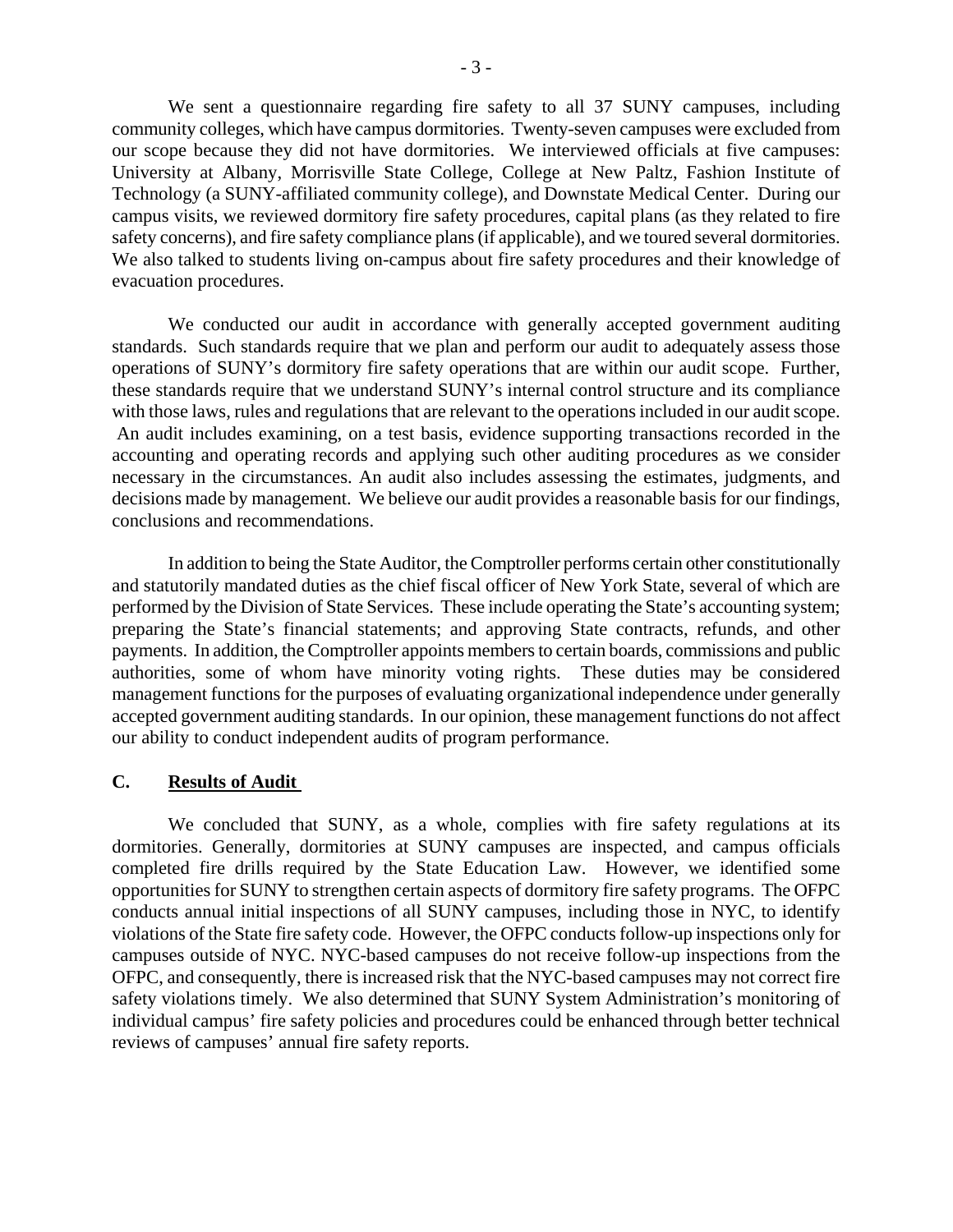#### **1. Annual Fire Inspections of NYC-Based Campuses**

OFPC is statutorily responsible for the annual inspection of all SUNY campuses, except for those campuses located in NYC. During annual inspections, OFPC officials tour all campus buildings, including dormitories, and identify any fire safety violations. Also, OFPC completes a records review, which includes an analysis of evacuation procedures, documentation of scheduled fire drills and reports of campus fires (if they have occurred). After the tour and records review, OFPC issues violation notices (to campus officials) which prescribe the expected date(s) by which corrections of violations should take place. Usually between 30 to 60 days after the original inspection, OFPC follow-up inspects the campus to determine if the violations have been corrected. OFPC issues the campus a certificate of compliance if violations have been corrected or an order to comply if violations still exist. For uncorrected violations, OFPC can assess daily fines to the campus to compel compliance. The campus can opt to submit a compliance plan if the violation requires significant changes to the structure that are costly and/or time-intensive to repair. After OFPC approves the compliance plan, the campus has to correct the violation by the time stated in the plan or risk the assessment of fines corresponding with the original date of the violation.

Within NYC, there are two State-operated campuses with dormitories: Downstate Medical Center and Maritime College. In addition, there is a SUNY-affiliated community college - the Fashion Institute of Technology (FIT) which also has dormitories. Although the Education Law does not authorize the OFPC to inspect the State-affiliated campuses in NYC, OFPC (based on an informal agreement with SUNY) has inspected both Downstate Medical Center and Maritime College in the past. After the report by the Task Force was issued, OFPC also began to inspect the other SUNY-affiliated campuses in NYC (the College of Optometry, which does not have dormitories, and FIT, a community college sponsored by the New York City Department of Education). Based upon the work of the Task Force, OFPC officials believed that they had the authority to perform initial inspections, follow-up inspections, and assess penalties at these SUNYaffiliated campuses in NYC. However, OFPC officials subsequently determined that they did not have the legal authority for such inspections. Consequently, the inspections and the protection they afford are not the same for SUNY campuses within and outside of NYC.

Officials at NYC-based SUNY campuses stated that because Section 807-b of the Education Law does not give OFPC the authority to inspect NYC-based campuses, the annual inspections only result in an initial report to the campus of fire and safety violations. OFPC cannot conduct a followup inspection or assess penalties, as necessary, to ensure that campuses correct the violations. Further, we found that NYC campuses have been cited for the same or similar violations in consecutive years. For example, in OFPC's 2004 inspection at FIT, a dormitory was cited for a violation because swinging fire doors did not close from the full open position or close automatically. In 2005, the same dormitory and two others were cited for the same violation. Since OFPC cannot use fines to compel FIT to correct the violations, the potential exists that the violations remain uncorrected for extended periods of time, thereby increasing the risk of fire and related damage and/or injuries.

We believe that the inspections and enforcement processes should be consistent throughout the SUNY campus and its affiliated campus system. We recommend that SUNY work with OFPC to address this gap in the fire safety inspection and follow-up system.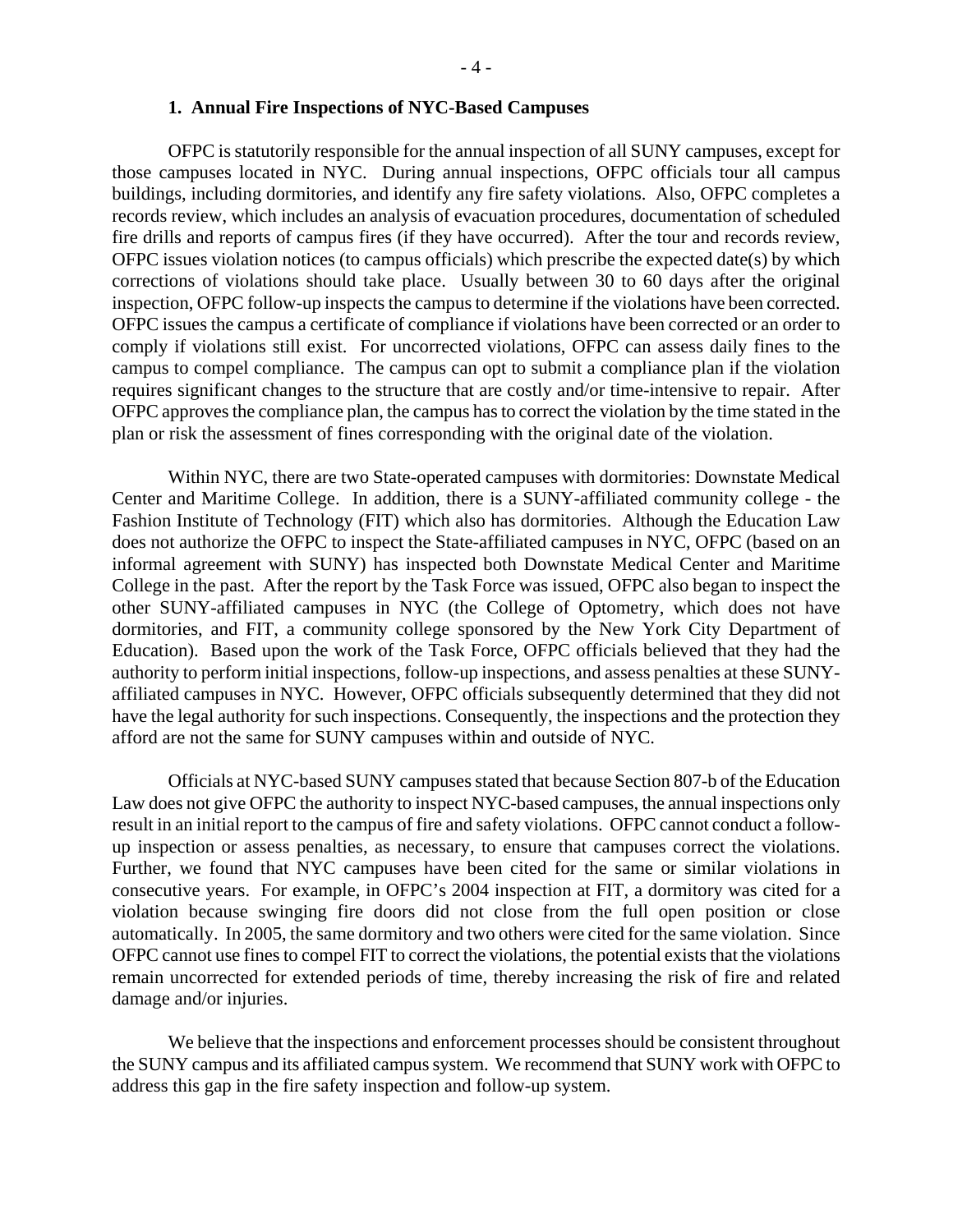SUNY System Administration plays a limited role in campus fire safety. The individual SUNY campuses have the primary responsibility to ensure compliance with fire safety requirements at their facilities. Additionally, each campus is responsible for creating its own fire safety policies and procedures which should be consistent with State fire codes and regulations. SUNY established the State University Task Force on Fire Safety (SUNY Task Force) to address the recommendations of the Governor's Task Force. The SUNY Task Force recommended an annual fire safety report be completed by campus officials and sent to System Administration for review. The annual report identifies the campuses' fire safety policies and procedures, including: evacuation procedures, fire safety activities, student responsibilities, and the frequency of fire safety instruction to staff and students. Beginning in 2003, SUNY required all State-operated campuses to submit an annual fire safety report to System Administration's Office of Finance and Business (Office) for review.

However, the Office's primary responsibilities and technical expertise pertain to fiscal management, and consequently, Office personnel generally do not have extensive backgrounds in fire safety matters. Therefore, the Office's review of campus reports has generally been limited to verifying completion of required data fields, from which information is subsequently entered into a database. Moreover, we concluded that the Office's reviews of the reports' technical sufficiency, to ensure that campus fire safety programs were sound and satisfied all regulatory requirements, were generally limited. In 2005, for example, OFPC cited the College at New Paltz for not conducting a fire drill during the summer academic term, as required by the Education Law, if the campus has a summer term. In its annual fire safety report for 2005 (which was submitted in March 2005), New Paltz officials did not specifically provide (plan) for a fire drill during the summer term. However, the Office's review of New Paltz's report did not identify this deficiency. (Note: The College at New Paltz subsequently corrected this deficiency and was later issued a certificate of compliance.) Office personnel who review the reports can obtain technical assistance from fire safety experts from SUNY's Office of Residential Life, the SUNY Construction Fund and/or the Dormitory Authority of the State of New York to help assess the adequacy of campuses' reports (programs). However, the Office did not formally involve these organizations in assessing the campuses' reports. System Administration officials told us they will enhance their review processes by working more closely with fire safety experts when the fire safety reports for 2006 are received from the campuses.

#### **Recommendations**

*1. Consider proposing changes to the applicable law and regulations to enable OFPC to annually inspect, re-inspect, and assess penalties (when necessary) to the State-operated campuses located in NYC.* 

*(SUNY officials did not address this recommendation specifically.)* 

*2. Work with the OFPC and/or the City of New York to identify the appropriate agency to perform follow-up inspections on New York City-based SUNY campuses and the Fashion Institute of Technology to ensure that violations are corrected timely.* 

*(SUNY officials disagreed with the recommendation, again citing the absence of legal and*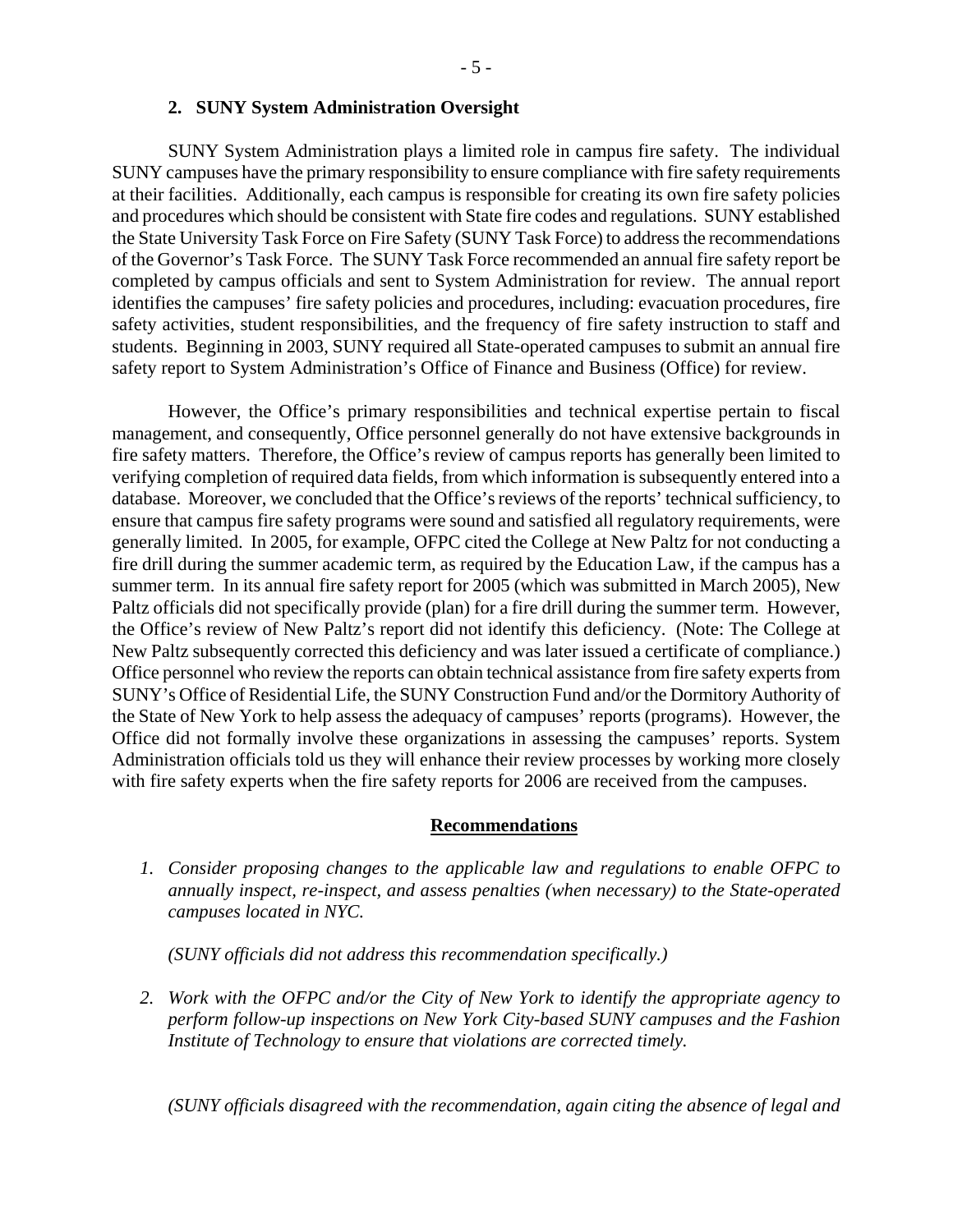*regulatory authority over community colleges. Officials also did not address the matter as it relates to the two SUNY-operated campuses in New York City.)* 

*3. Enhance System Administration's monitoring and oversight of campus fire safety programs. Specifically, the University Office of Finance and Business should formalize its reviews of campus annual fire safety reports and document the input received from fire safety experts from other organizations.* 

*(SUNY officials agreed with the recommendation. Officials indicated that they planned to engage outside fire safety experts, including the OFPC, for the 2006 campus survey to help improve policies and practices.)* 

We provided draft copies of this report to SUNY officials for their review and formal comment. We have considered the comments of SUNY officials in the preparation of this report and have included their comments as Appendix A. In addition, our rejoinders to SUNY's comments are included in Appendix B, State Comptroller's Comments.

Within 90 days of the final release of this report, as required by Section 170 of the Executive Law, the Chancellor of the State University of New York shall report to the Governor, the State Comptroller, and the leaders of the Legislature and fiscal committees, advising what steps were taken to implement the recommendations contained herein, and where recommendations were not implemented, the reasons therefor.

Major contributors to this report were Bill Clynes, Erika Akers, Kelly Evers, Sarah Purcell, and Brian Mason. We wish to thank the management and staff of SUNY System Administration and the campuses we visited for the courtesies and cooperation extended to our auditors during the audit.

Very truly yours,

 Steven E. Sossei Audit Director

cc: Michael Abbott (SUNY) Daniel Sheppard (SUNY) Lisa Ng, (DOB)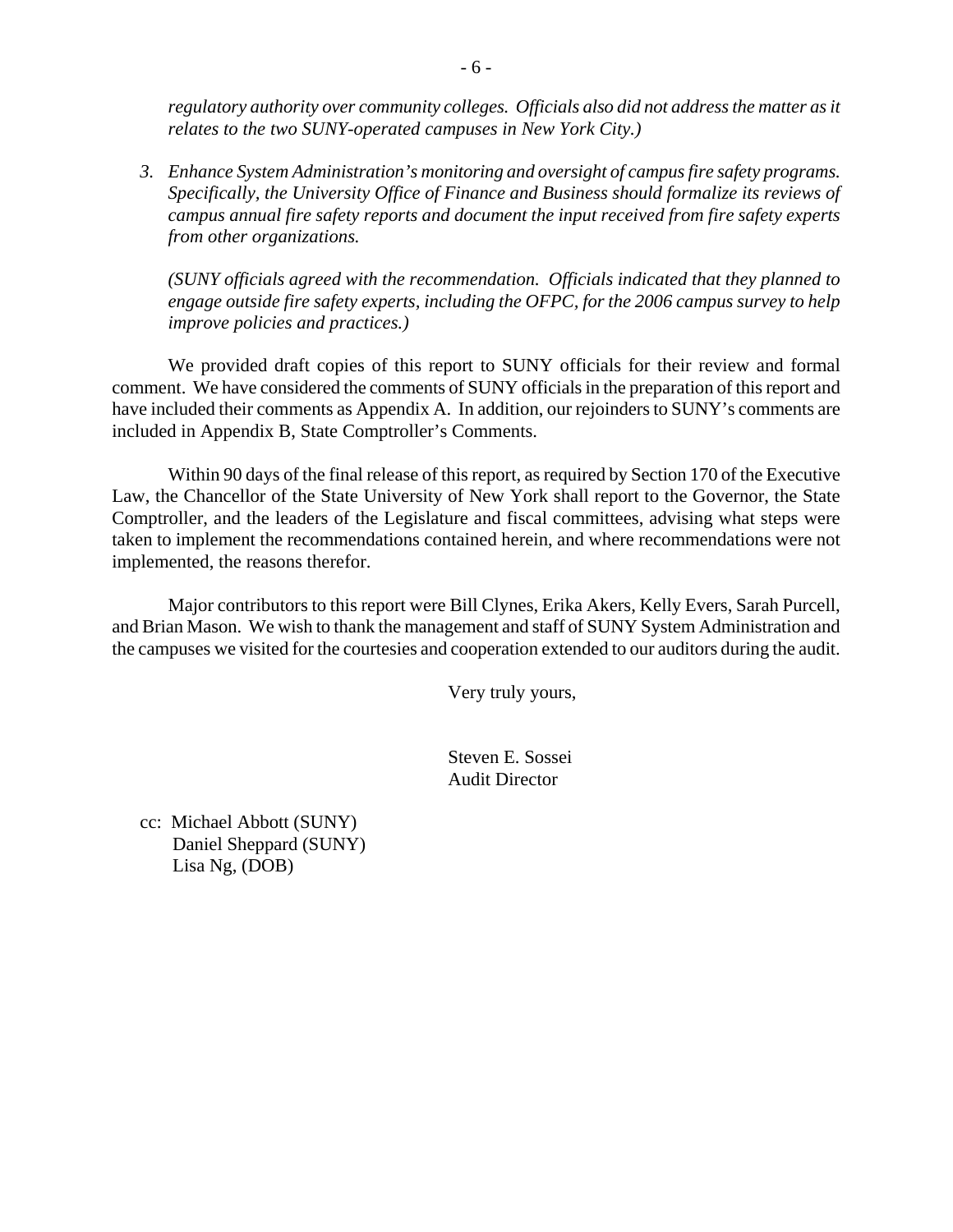

# THE STATE UNIVERSITY of NEW YORK

Office of the Vice Chancello and Chief of Start

June 15, 2006

Mr. Steven E. Sossei **Audit Director** Office of the State Comptroller 110 State Street Albany, New York 12236

Dear Mr. Sossei:

In accordance with Section 170 of the Executive Law, enclosed are the comments of State University of New York regarding the draft audit on Fire Safety at Dormitories (2005-S-61).

Sincerely,

Elizabeth D. Capaldi

**Appendix A** 

Enclosure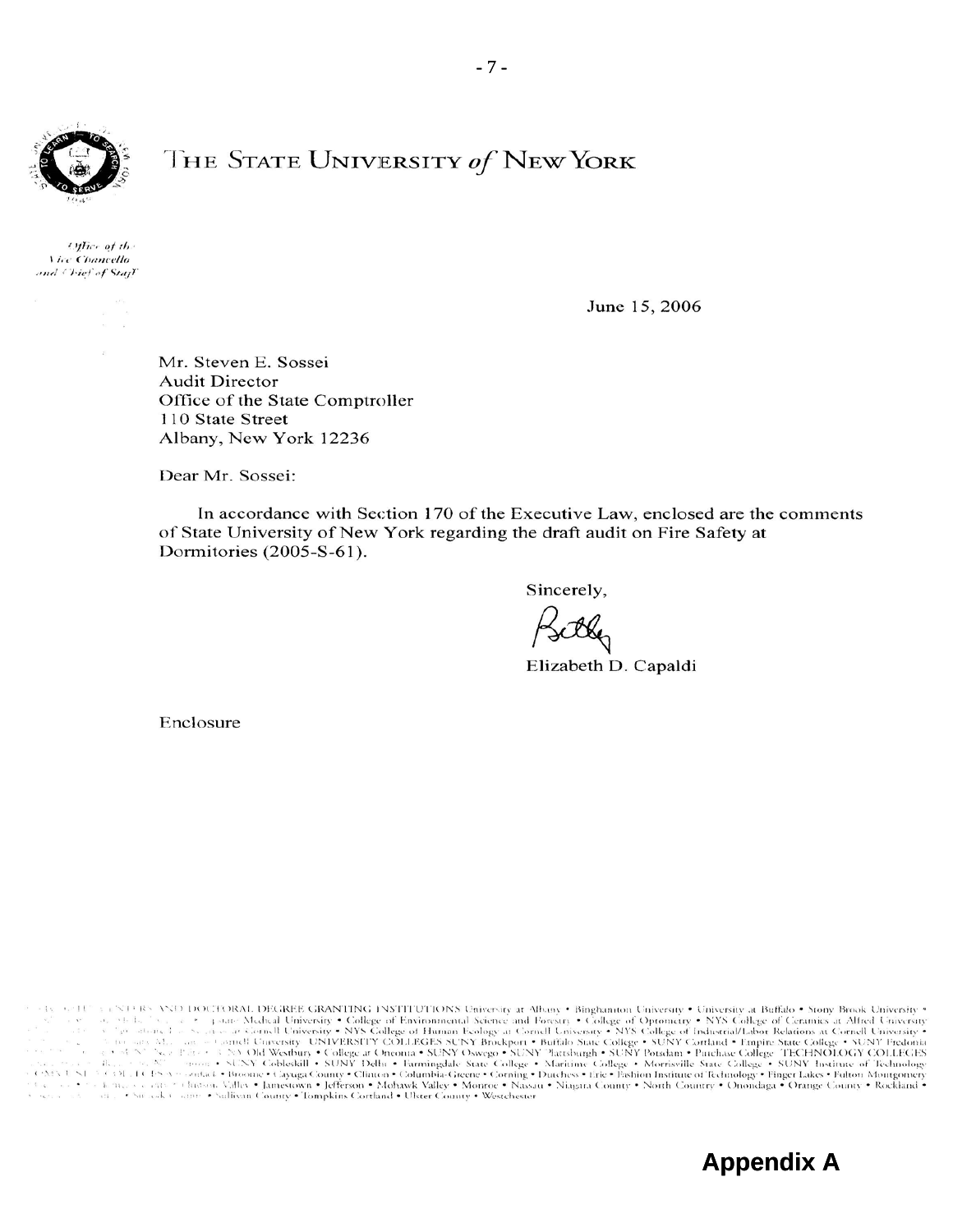#### **State University of New York Fire Safety at Dormitories** 2005-S-61

#### **Results of Audit - SUNY Response**

We have reviewed the Office of the State Comptroller's (OSC) Fire Safety at Dormitories report (2005-S-61), and are generally pleased with its finding that SUNY's State-operated campuses are complying with fire safety regulations for dormitories. However, we continue to take issue with OSC's discussion and reporting of a matter that is outside the scope of an audit pertaining to the State University's compliance with fire safety at college dormitories. Specifically, that the report cites a previous violation (i.e. since corrected) at the Fashion Institute of Technology (FIT)—a community college—related to improperly functioning fire safety doors. This previous violation is used as the sole example to support the report's principal finding of potential safety vulnerabilities created by OSC's conclusion that, under NYS statute, the Office of Fire Prevention and Control (OFPC) does not have the authority to conduct follow-up inspections or assess penalties for fire safety violations at SUNY's New York City-based campuses.

SUNY and FIT respectfully submit the following two concerns about the use of this example in a report about fire safety compliance at the University's residence halls:

- 1. As SUNY indicated to the Office of the State Comptroller in our preliminary response to this report in January 2006, the University does not have statutory or regulatory authority over community college campus operations, including compliance with fire safety regulations in dormitories and other matters related to the care and custody of campus buildings. In the case of FIT, the sponsor and responsible party is the New York City Board of Education;
- 2. FIT is concerned that the report's characterization of "gaps" in the current fire safety inspection and monitoring system might lead a reader to infer that, because OFPC cannot issue fines to FIT, the campus may not address fire code violations with the same sense of immediacy as a campus that is under OFPC's full oversight. This would be incorrect. Education Law section 807-b delegates OFPC with inspection authority in cities that have populations of less than one million, and is intended to allow local fire jurisdictions with adequate resources to carry-out the regular inspections and compliance-related activates of these laws. The intent is not to exempt New York City from the powers of the laws as the report implies. In addition, the Rules of the City of New York Title 3-Fire Code are either as stringent as the Fire Code of New York State, or in certain key aspects that directly affect the safety of FIT students, are more protective than the State Fire Code. Representatives from the Fire Department of the City of New York's Permit Bureau make annual on-site inspections of the systems they permit, and uniformed firefighters inspect FIT campus buildings on an almost monthly basis. In addition, OFFC performs both annual inspections along with follow-up inspections to document that any violations are abated. Importantly, under the

\*See Comptroller's Comments on p. 10

\* Note 1



\* Note 3

\* Note 4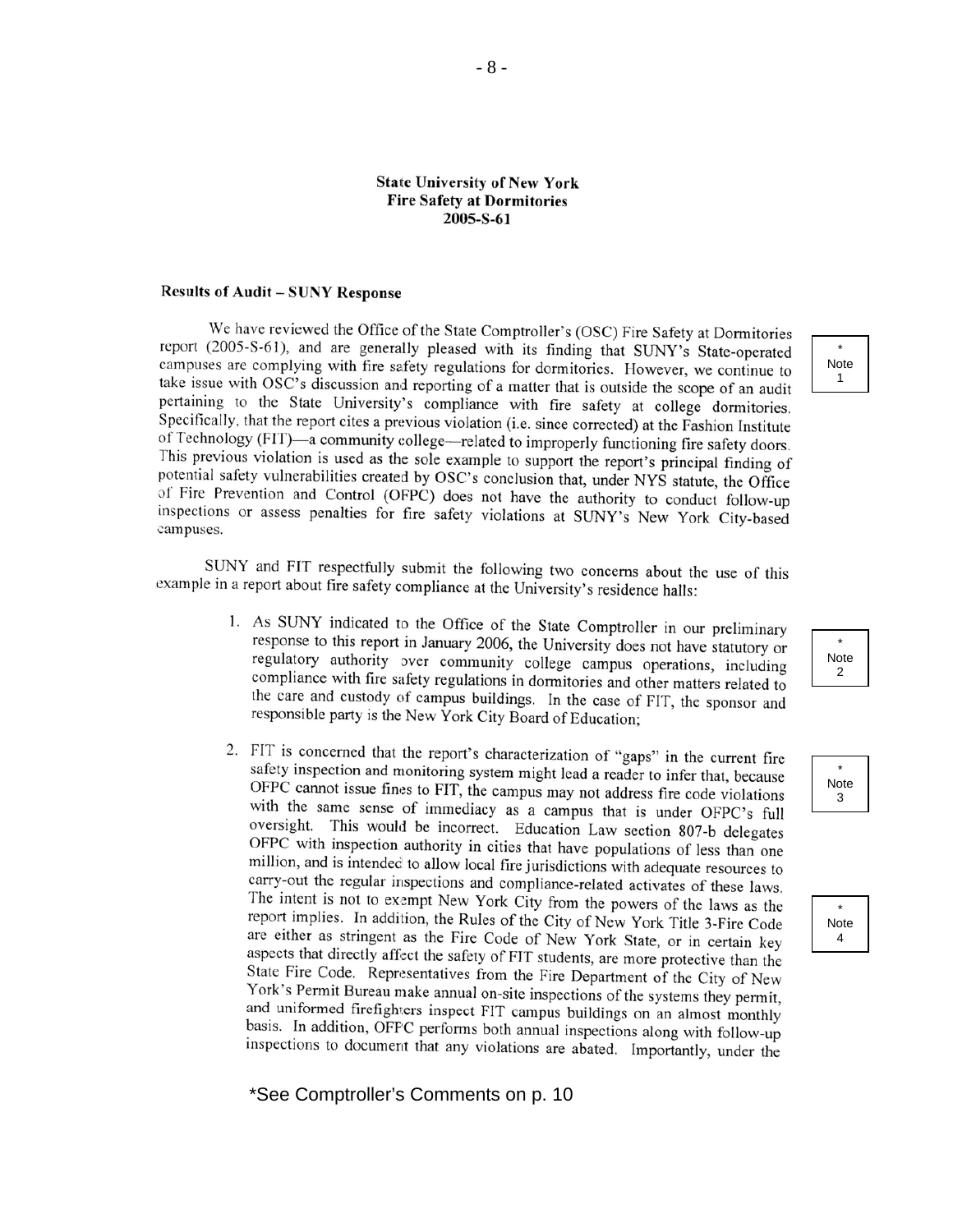Rules of the City of New York Title 3-Fire Code, violations must be abated immediately or within a specified period of time (generally thirty days). If FIT cannot demonstrate to the Fire Department of the City of New York that it has abated a violation, a representative of FIT must appear within thirty days at a formal hearing and respond to an administrative law judge.

\* Note 5

The University concurs with the other finding in the report relating to the Office of Finance and Business's expertise to adequately review the annual fire safety surveys submitted by campuses, pursuant to University policy. The report suggests that this Office obtain technical assistance from "SUNY's Office of Residential Life, the SUNY Construction Fund and/or Dormitory Authority of the State of New York." As previously indicated to OSC, we were already planning to engage outside fire safety experts for the 2006 survey as part of the University's continuing efforts to improve its policies and practices. We are currently meeting with OFPC, which appears willing to assist us in this effort. It should also be noted that the Office of Finance and Business already works with System Administration's Office of University Life (which we presume is the "Office of Residential Life" that OSC is referring to) on matters related to residence hall fire safety. We will also engage experts from DASNY and the State University Construction Fund, as appropriate.

\*See Comptroller's Comments on p. 10